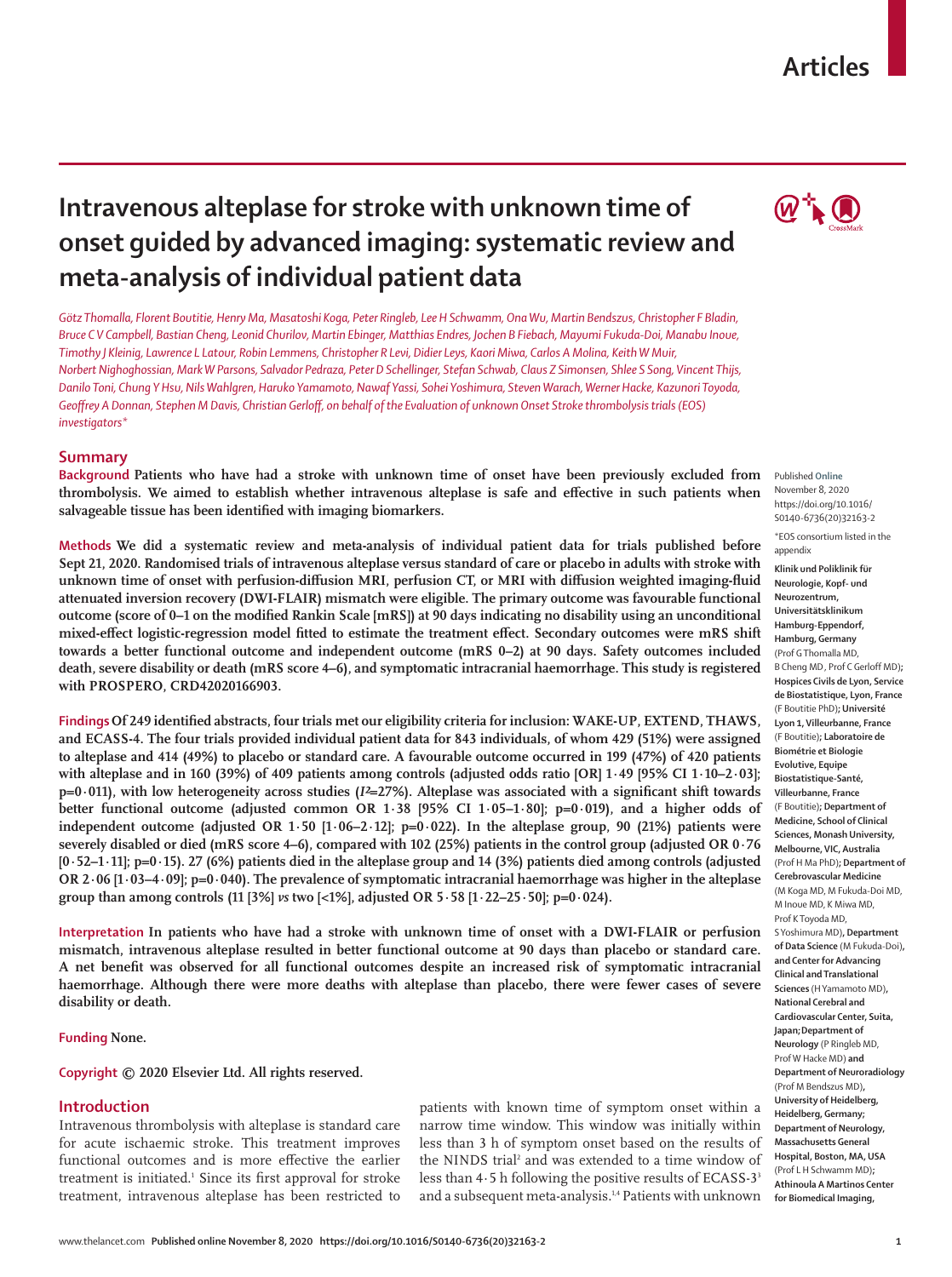**Department of Radiology, Massachusetts General Hospital, Charlestown, MA, USA** (O Wu PhD)**;Department of Neurosciences, Eastern Health and Eastern Health Clinical School, Monash University, Box Hill, VIC, Australia** (Prof C F Bladin MD)**; Departments of Medicine and Neurology, Melbourne Brain Centre at the Royal Melbourne Hospital, The University of Melbourne, Melbourne, VIC, Australia** (Prof L Churilov PhD, Prof B C V Campbell PhD, Prof M W Parsons PhD, N Yassi PhD, Prof G A Donnan MD, Prof S M Davis MD)**; Centrum für Schlaganfallforschung Berlin** (Prof M Ebinger MD, Prof M Endres MD, Prof J B Fiebach MD) **and Klinik und Hochschulambulanz für Neurologie** (Prof M Endres)**, Charité-Universitätsmedizin Berlin, Berlin, Germany; Klinik für Neurologie Medical Park Berlin Humboldtmühle, Berlin, Germany** (Prof M Ebinger)**; German Centre of Cardiovascular Research, Berlin, Germany** (Prof M Endres)**; German Center of Neurodegenerative Diseases, Berlin, Germany**  (Prof M Endres)**; Department of Neurology, Royal Adelaide Hospital, Adelaide, SA, Australia** (Prof T J Kleinig PhD)**; Acute Cerebrovascular Diagnostics Unit, National Institute of Neurological Disorders and Stroke, National Institutes of Health, Bethesda, MD, USA** (L L Latour PhD)**; Department of Neurosciences, Experimental Neurology, KU Leuven, University of Leuven, Leuven, Belgium** (R Lemmens MD)**; VIB Center for Brain and Disease Research Leuven, Belgium** (R Lemmens)**; Department of Neurology, University Hospitals Leuven, Leuven, Belgium** (R Lemmens)**; The Department of Neurology, Priority Research Centre for Brain and Mental Health Research, John Hunter Hospital, University of Newcastle, Newcastle, NSW,Australia**  (Prof C R Levi MD)**; Université de Lille, Inserm U1171, Lille, France**  (Prof D Leys MD)**; Stroke Unit, Department of Neurology, Hospital Universitari Vall d'Hebron, Barcelona, Spain** (Prof C A Molina MD)**; Institute** 

## in English. This search only yielded two meta-analyses, of which

**Research in context**

**Evidence before this study**

only one included randomised trials, but did not represent an individual patient data meta-analysis. Therefore, we did a systematic review for randomised trials of intravenous alteplase versus standard of care or placebo in adults with acute ischaemic stroke and unknown time of symptom onset using advanced brain imaging with either penumbral imaging (ie, perfusion-diffusion MRI or perfusion CT) or MRI-based tissue-clocking (ie, a mismatch on MRI between a visible lesion on diffusion weighted imaging [DWI] and no marked parenchymal hyperintensity on fluid attenuated inversion recovery [FLAIR]) with more than 20 patients. We included studies published from database inception until Sept 21, 2020. We identified four trials. The WAKE-UP trial randomly assigned 503 patients with unknown time of onset stroke to intravenous alteplase or placebo if they had DWI-FLAIR mismatch in visual assessment and found a significantly better functional outcome in patients given alteplase than placebo. The EXTEND trial randomly assigned 225 patients with late time window or unknown time of onset stroke to alteplase after automated CT or MRI perfusion imaging and showed higher rates of excellent functional outcome (defined as a score of 0–1 on the modified Rankin Scale [mRS] at 3 months) compared with placebo. The THAWS trial randomly assigned 131 patients with unknown time of onset stroke to treatment with alteplase or standard of care on the basis of visual assessment of the DWI-FLAIR mismatch and reported neutral outcomes, but was underpowered. The ECASS-4 trial randomly assigned 119 patients with late time window or unknown time of onset stroke and penumbral mismatch on perfusion-diffusion MRI and reported neutral outcomes, but was also underpowered.

To establish the need for this meta-analysis, we searched PubMed for meta-analyses of alteplase for stroke in unknown onset or wake-up stroke published up until Sept 21, 2020,

All four studies were stopped early for different reasons, and had only modest sample sizes limiting strength and precision of the findings.

## **Added value of this study**

This systematic review and individual patient data metaanalysis of four randomised trials quantifies the benefits and risks of intravenous alteplase for patients with stroke with unknown time of onset. Intravenous alteplase resulted in higher rates of excellent functional outcome defined as a score of 0–1 on the mRS at 90 days than placebo or standard care. A net benefit was observed for all functional outcomes across the entire range of the mRS despite an increased risk of symptomatic intracranial haemorrhage. Although there was a higher prevalence of death with alteplase, dependence or death (mRS 3–6) was less common than in the control group. Subgroup analysis did not identify a significant treatment heterogeneity in relevant subgroups but confirmed a consistent treatment effect across a wide range of subgroups. We also observed a significant treatment benefit in the subgroup of patients with a large vessel occlusion.

#### **Implications of all the available evidence**

Patients with stroke with unknown time of symptom onset, DWI-FLAIR mismatch or perfusion mismatch, who received treatment with intravenous alteplase had a better functional outcome at 90 days than patients receiving placebo or standard of care. There was a net benefit for all functional outcomes with alteplase and also similar frequencies of severe disability or death in both groups, despite an increased risk of symptomatic intracranial haemorrhage and a higher mortality with alteplase. These results extend the findings from individual trials and provide level 1a evidence for the use of brain imaging beyond non-contrast CT to guide treatment with intravenous alteplase in patients with stroke with an unknown time of onset.

time of symptom onset were excluded from randomised controlled trials of intravenous thrombolysis for stroke and from thrombolytic treatment in clinical practice.

The time of symptom onset is unknown in up to 20–25% of patients with stroke,<sup>5</sup> mostly due to symptoms being recognised after waking up from overnight sleep, but also for other reasons such as unwitnessed stroke with aphasia or disturbed level of consciousness. In the past 10 years, several clinical studies have been designed to solve this clinical problem. Treatment with intravenous thrombolysis has been tested with use of imaging biomarkers to select patients with unknown time of stroke onset. These biomarkers comprise either penumbral imaging (ie, perfusion-diffusion MRI or perfusion CT) or MRI-based tissue-clocking—ie, the mismatch between a visible ischaemic lesion on diffusion weighted imaging (DWI) and lack of marked parenchymal hyperintensity on fluid attenuated inversion recovery

(FLAIR) on MRI (termed DWI-FLAIR mismatch).<sup>6</sup> The WAKE-UP trial provided evidence of benefit of treatment with intravenous alteplase in patients with stroke with unknown time of onset if the treatment decision was based on DWI-FLAIR mismatch.<sup>7</sup> Current US and European guidelines and consensus statements recommend intravenous thrombolysis with alteplase in patients with unknown time of symptom onset if patients meet the WAKE-UP criteria.<sup>8,9</sup> On the basis of MR or CT perfusion imaging, the EXTEND trial also showed better functional outcomes in alteplase-treated patients awakening with stroke or treated within 4·5 to 9·0 h after symptom onset.<sup>10</sup>

Both WAKE-UP and EXTEND were started before compelling evidence for stroke thrombectomy was available and both excluded patients in whom thrombectomy was planned. In the meantime, two trials of endovascular stroke treatment, DAWN and DEFUSE-3,

**of Neuroscience and**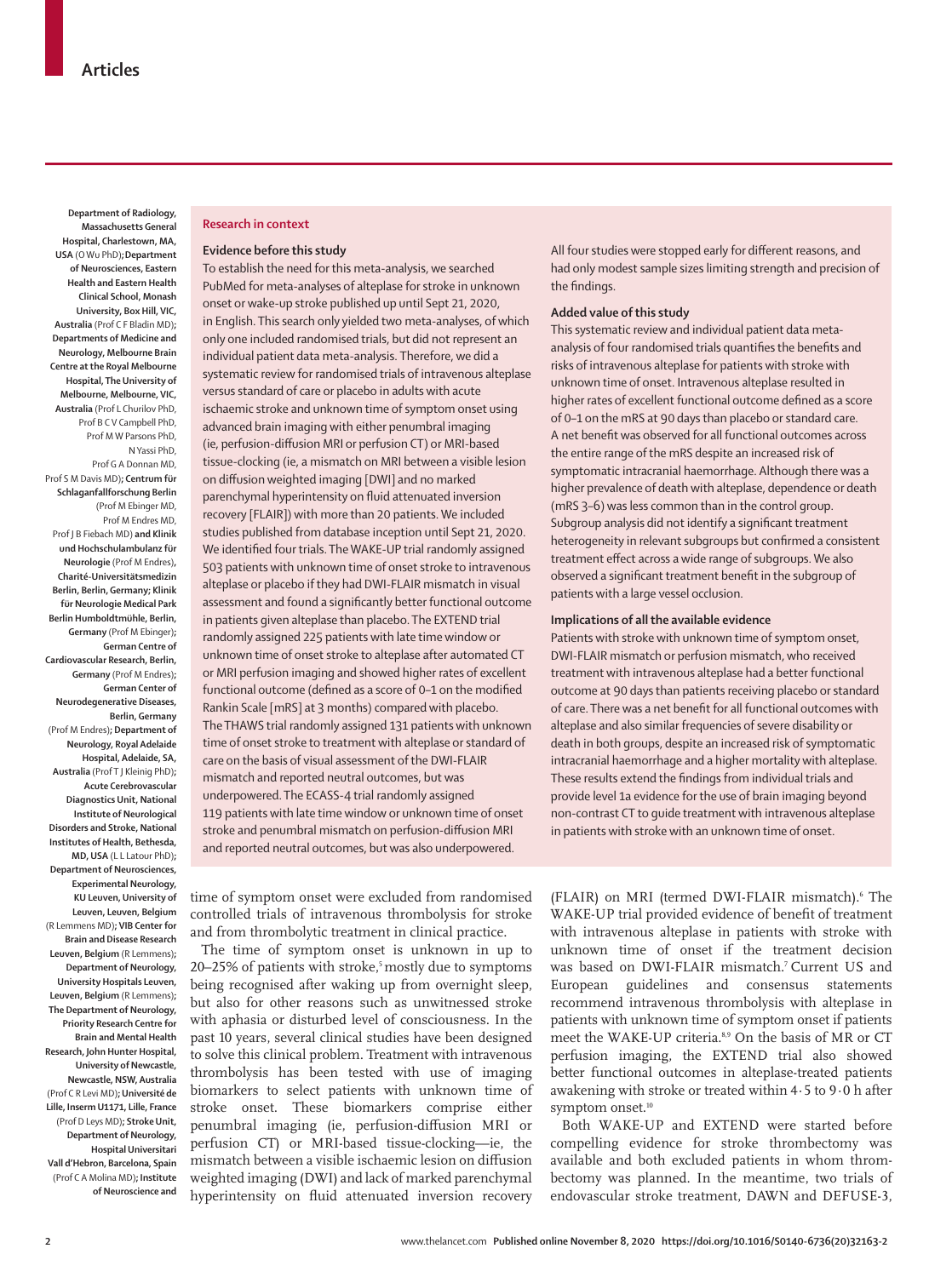provided evidence of a benefit of mechanical thrombectomy guided by penumbral imaging in a late or unknown time window.<sup>11,12</sup>

Nevertheless, the individual trials were still modest in size and evidence is scarce for the efficacy and safety of thrombolysis in subgroups of patients with an unknown time of stroke onset. An individual patient data metaanalysis from 2019 of the trials using penumbral imaging to guide intravenous thrombolysis in patients in an extended or unknown time window (EXTEND, ECASS-4, and EPITHET) indicated that intravenous alteplase improved functional outcome in these patients (n=414), with an overall net clinical benefit despite an increase in the rate of symptomatic intracranial haemorrhage and a numerical but non-significant increase in deaths in the thrombolysis group.13 We aimed to establish whether intravenous alteplase was safe and effective in patients with stroke with an unknown time of onset when salvageable tissue is identified with imaging biomarkers. To this end, we did a systematic review and meta-analysis of individual patient data (n=843). We tested the hypothesis that intravenous alteplase improves functional outcomes compared with placebo or standard care in patients with acute ischaemic stroke with an unknown time of onset if selected with imaging biomarkers (ie, either DWI-FLAIR mismatch or CT or MRI based penumbral imaging).

## **Methods**

### **Search strategy and selection criteria**

For the systematic review, we searched PubMed, Web of Science, SciELO, and LILACS for clinical trials published in English from database inception up until Sept 21, 2020, with the following search terms: "stroke" AND ("alteplase" OR "rtPA" OR "tPA" OR "thrombolysis") AND ("randomised" OR "randomized") AND ("unknown" OR "unwitnessed" OR "wake-up" OR "extended") (filters activated: "Clinical trial", "Humans"). Studies that were eligible for inclusion were: randomised trials of intravenous alteplase versus standard of care or placebo in adults  $(\geq 18$  years), with acute ischaemic stroke and unknown time of symptom onset, using advanced brain imaging with either penumbral imaging (ie, perfusion-diffusion MRI or perfusion CT) or MRIbased tissue-clocking (ie, DWI-FLAIR mismatch), and with more than 20 patients enrolled. We also searched ClinicalTrials.gov, the EU Clinical Trials Register, the WHO International Clinical Trials Registry Platform, the ISRCTN Registry, and the Cochrane Central Register of Controlled Trials for clinical trials of intravenous alteplase in stroke with an unknown time of onset. All patients included in the primary analyses of individual trials were considered eligible for inclusion in the metaanalysis. Two reviewers (BC and GT) independently reviewed articles and reached a unanimous decision for inclusion. In cases of potential conflicts, discussions with members of the evaluation of unknown onset stroke thrombolysis trials (EOS) steering committee were planned. There was, however, no conflict in the judgment of the results between both reviewers based on the predefined criteria for inclusion in the metaanalysis.

The steering committees of all included trials agreed to join the EOS collaboration and share individual patientlevel data for the meta-analysis. Ethical approval was obtained for all participating sites for all included trials, and patients or their legal representatives provided written informed consent according to national and local regulations including an exception from explicit informed consent in emergency circumstances in some countries. The protocol for this study was prespecified and followed PRISMA guidelines for meta-analyses of individual patient data (appendix pp 31–40). The study is registered with PROSPERO, number CRD42020166903).

#### **Outcomes**

The prespecified primary outcome was a favourable outcome defined by a score of 0–1 on the modified Rankin Scale (mRS; which ranges from 0 [no symptoms] to 6 [death]) at 90 days after stroke. This cutoff identifies patients with no symptoms at all (mRS score 0) or only minimal symptoms with no significant disability, being able to do all usual activities (mRS score 1). Secondary outcomes were functional improvement across the entire mRS (ie, mRS shift analysis) at 90 days and independent outcome defined by a score of 0–2 on the mRS at 90 days. Safety outcomes were death, severe disability or death (ie, mRS score 4–6), symptomatic intracranial haemorrhage according to the Safe Implementation of Thrombolysis in Stroke Monitoring Study (SITS–MOST)14 and radiologically defined parenchymal haemorrhage type 2.<sup>15</sup> Additional outcomes were death within 7 days of randomisation and death or dependence (ie, MRS score 3–6) at 90 days.

We re-analysed all available imaging data as follows. Judgment of vessel occlusion was on the basis of image readings provided by the individual trials. Any vessel occlusion was defined as any visible occlusion of an intracranial brain supplying artery on baseline MR-angiography or CT-angiography. Large vessel occlusion was defined as occlusion of the intracranial internal carotid artery or main stem of the middle cerebral artery. Penumbral mismatch was defined according to the criteria used in studies published in the past 3 years of intravenous alteplase on the basis of perfusion mismatch.13 Penumbral mismatch was considered present with a mismatch ratio between critically hypoperfused tissue and infarct core of more than 1·2, a mismatch volume greater than 10 mL, and an ischaemic core volume less than 70 mL. Critically hypoperfused tissue was defined as tissue with a time to maximum of the residue function of more than 6 s in CT perfusion or MR perfusion. Infarct core was defined as a relative cerebral blood flow of less than 30% of contralateral

**Psychology, University of Glasgow, Glasgow, UK** (Prof K W Muir MD)**; Department of Stroke Medicine, Université Claude Bernard Lyon 1, CarMeN Laboratory, INSERM U1060/ INRA 1397, Lyon, France;**  (Prof N Nighoghossian MD)**; Department of Radiology, Institut de Diagnòstic per la Imatge, Hospital Dr Josep Trueta, Institut d'Investigació Biomèdica de Girona, Girona, Spain** (S Pedraza PhD)**; Universitätsklinik für Neurologie, Mühlenkreiskliniken, Johannes Wesling Klinikum Minden, Universitätsklinikum der Ruhr-Universität Bochum, Minden, Germany** (Prof P D Schellinger MD)**; Department of Neurology, University of Erlangen-Nuremberg, Erlangen, Germany** (Prof S Schwab MD)**; Department of Neurology, Aarhus University Hospital, Aarhus, Denmark** (C Z Simonsen MD)**; Department of Neurology, Cedars-Sinai Medical Center, Los Angeles, CA, USA** (S S Song MD)**; Florey Institute of Neuroscience and Mental Health, Heidelberg, VIC, Australia** (Prof V Thijs PhD)**; Department of Neurology, Austin Health, Heidelberg, VIC, Australia** (Prof V Thijs)**; Department of Human Neurosciences, University of Rome "La Sapienza", Rome, Italy** (Prof D Toni MD)**; Graduate Institute of Clinical Medical Science, China Medical University, Taichung, Taiwan** (Prof C Y Hsu PhD)**; Department of Clinical Neuroscience, Karolinska Institutet, Stockholm, Sweden** (Prof N Wahlgren MD)**; Population Health and Immunity Division, The Walter and Eliza Hall Institute of Medical Research, Parkville, VIC, Australia** (N Yassi)**; and Dell Medical School, University of Texas at Austin, Austin, TX, USA** (Prof S Warach MD)

Correspondence to: Prof Götz Thomalla, Kopf- und Neurozentrum**,** Klinik und Poliklinik für Neurologie, Universitätsklinikum Hamburg-Eppendorf, D-20246 Hamburg, Germany

**thomalla@uke.de**

See **Online** for appendix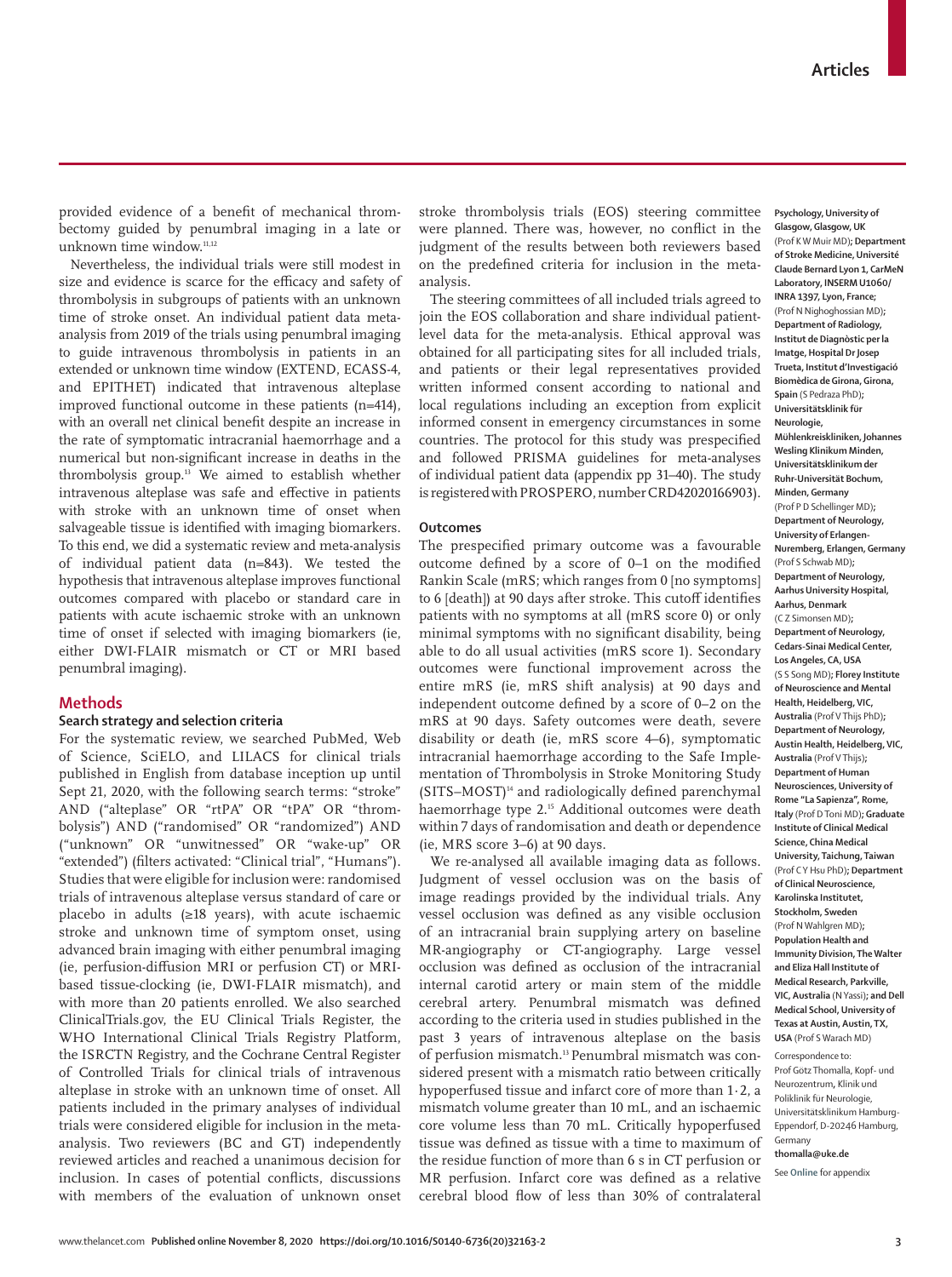cerebral blood flow for CT perfusion or an apparent diffusion coefficient of less than 620 μm²/s for diffusion MRI. CT perfusion, MR perfusion, and DWI data, if available, were reprocessed using automated processing software RAPID (version 4.6, 4.9, and 5.0) as described previously.11,12 DWI-FLAIR mismatch was defined according to the criteria used in the WAKE-UP trial—ie, a mismatch between an acute ischaemic lesion visible on DWI and no marked parenchymal hyperintensity on FLAIR in the corresponding region as assessed by visual inspection.<sup>16</sup>

### **Data analysis**

The full statistical analysis plan is provided in the appendix (pp 31–40). The responsible statisticians or trial coordinators (FB, LC, PR, MI, OW) from each trial extracted the patient-level data from the trial databases on the basis of data fields prespecified in the study protocol (appendix pp 35–36). The biostatistician responsible for the meta-analysis (FB) collated all data from the individual trials and cross-checked them against the original publications of the individual trials.

The modified Cochrane Collaboration tool to assess risk of bias for randomised controlled trials was applied for qualitative assessment of between trial differences including patient eligibility and assessment of bias (appendix pp 26–27).

This meta-analysis followed a one-stage approach with the use of relevant mixed-effect logistic regression models with trial as a random intercept effect and treatment assignment as a random slope effect, allowing the treatment effect to vary across trials. As randomisation in the WAKE-UP trial was stratified by age (≤60 years or >60 years) and severity of symptoms (National Institute of Health Stroke Scale [NIHSS] ≤10 or >10) at baseline, all models were adjusted on these two categorical covariates. All outcomes were assessed in the intentionto-treat population (ie, all patients randomly assigned to their randomised treatment group).

The primary efficacy outcome was analysed with use of an unconditional mixed-effect logistic-regression model fitted to estimate the treatment effect, reported as an odds ratio (OR) and 95% CI. Missing primary outcome values were replaced using multiple imputation, including the following covariates: allocated treatment, baseline age (continuous), baseline NIHSS score, and NIHSS score at day 7. We also did a sensitivity analysis without replacement of missing outcomes. The heterogeneity of treatment effect across trials was tested using the Cochran's Q-statistic. We also report the *I*² statistic describing the percentage of variation across studies that is due to heterogeneity rather than chance.<sup>17</sup>

The categorical shift in the distribution of mRS scores between the two treatment groups was analysed fitting a proportional-odds logistic regression model, assuming a common OR across all cut points of the mRS with values 5 and 6 collapsed into one category to prevent interpreting mRS 5 as a better outcome than mRS 6. mRS 5 is bedriddenness and nursing home outcome with full dependence on care, which is not usually considered as a better quality of life outcome than death in stroke treatment studies. Before ordinal regression analysis, we tested the proportional odds assumption. Analysis of independent outcome, death, and severe disability or death was done with use of the same unconditional mixed-effect logisticregression model as for the primary outcome. Symptomatic intracranial haemorrhage and parenchymal haemorrhage type 2 were analysed with two-by-two tables stratified by trials and the common Cochran-Mantel-Haenszel OR and its 95% CI were calculated. The Breslow-Day test was used to test homogeneity of ORs across trials. For secondary and safety outcomes, missing values were not replaced.

We did pre-planned analyses in the following subgroups: use of standard dose (0·9 mg/kg bodyweight) versus low dose (0·6 mg/kg bodyweight) alteplase; age (≤60 years *vs* >60 years); sex; baseline stroke severity (NIHSS ≤10 *vs* >10); any visualised vessel occlusion; large vessel occlusion; imaging modality (CT *vs* MRI); history of atrial fibrillation; history of stroke or transient ischaemic attack; previous antiplatelet use; delay from symptom recognition to treatment (≤3 h *vs* >3 h); penumbral mismatch present; and DWI-FLAIR mismatch present. For all subgroup analyses, the same model was used as for the analysis of the primary outcome, with an additional interaction parameter between the treatment and the subgroup covariate entered as a fixed effect.

In an additional analysis, we included available data for outcome and safety of intravenous alteplase in unknown onset stroke from single-arm studies.

All analyses were done with a two-sided  $\alpha$  level of 0.05. There was no correction of the  $\alpha$  level for multiple comparisons. Statistical analysis was done using SAS, version 9.4 and R, version 3.3.2.

#### **Role of the funding source**

There was no funding source for this study. The funders of the trials included in this meta-analysis had no role in study design, data collection, data analysis, data interpretation, or writing of this report. The corresponding author had full access to all the data in the study and had final responsibility for the decision to submit for publication.

#### **Results**

The original search identified 249 abstracts. Four studies met our eligibility criteria for inclusion: WAKE-UP,7 EXTEND,<sup>10</sup> THAWS,<sup>18</sup> and ECASS-4<sup>19</sup> (for the PRISMA individual patient data flow diagram see appendix p 20). All four trials applied brain imaging beyond non-contrast CT to randomly assign either exclusively patients with stroke with unknown time of onset, or patients with stroke within an extended time window beyond 4·5 h of symptom onset including unknown onset, to intravenous alteplase or placebo or standard of care.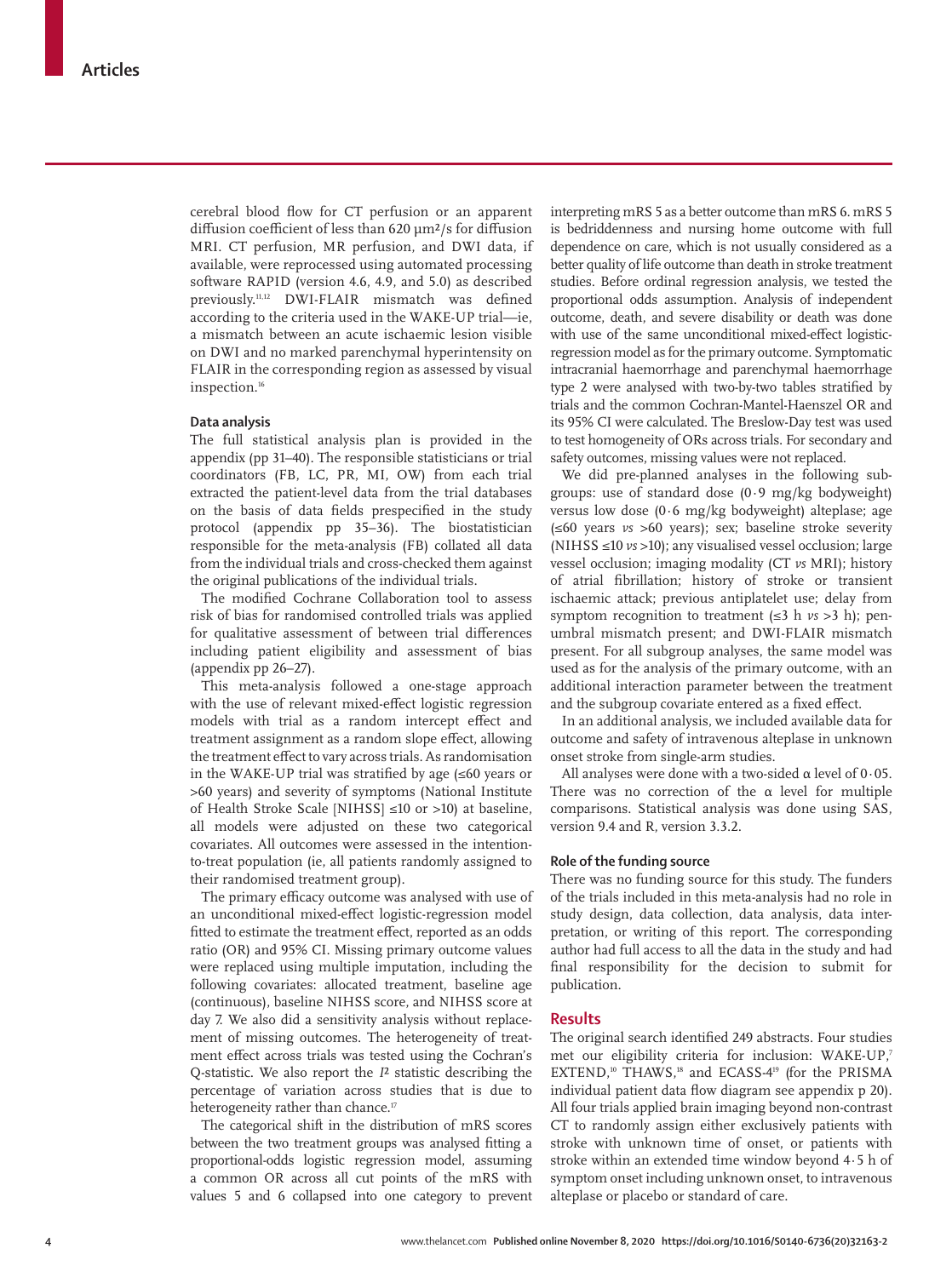WAKE-UP was a European randomised, placebocontrolled trial performed in Austria, Belgium, Denmark, France, Germany, Netherlands, Spain, and the UK that used MRI with DWI-FLAIR mismatch to guide standard dose intravenous alteplase in patients with stroke with unknown time of onset.7 Although not mandatory, MR perfusion data were acquired in a subgroup of patients who were randomly assigned and available for assessment of penumbral mismatch. EXTEND was a trial in Australia, Finland, New Zealand, and Taiwan, which used penumbral imaging with either CT perfusion or perfusion-diffusion MRI to randomly assign patients in an extended time window of 4·5–9·0 h of stroke or wake-up stroke (if the midpoint between the time last known to be well and time of waking up with symptoms was within 9 h) to standard dose alteplase or placebo.<sup>10</sup> THAWS was a Japanese trial using MRI with DWI-FLAIR mismatch according to WAKE-UP to randomly assign patients to a reduced dose of 0.6 mg/kg alteplase (ie, the approved dose in Japan)<sup>20</sup> or standard of care.<sup>18</sup> ECASS-4 was a European trial, performed in Austria, Czech Republic, France, Germany, Italy, Spain, and the UK, which applied the same eligibility criteria as EXTEND but used only perfusion-diffusion MRI (not CT) to randomly assign patients to standard dose alteplase or placebo.19 ECASS-4 data were also available for assessment of DWI-FLAIR mismatch. WAKE-UP was terminated early due to cessation of funding. EXTEND and THAWS were stopped early after publication of the positive results of the WAKE-UP trial due to lack of equipoise, and ECASS-4 was terminated early due to reduced recruitment following the publication of the positive trials of thrombectomy in an extended time window.<sup>11,12</sup> These four trials were included in the primary analysis. Importantly, from EXTEND and ECASS-4, we only included patients with unknown-onset stroke for this meta-analysis. Overall, the risk of bias in the studies included in the meta-analysis was considered low (appendix p 27). Baseline characteristics of individual trials are shown in the appendix (p 28). Our search strategy identified another study, MR WITNESS,<sup>21</sup> which was not a randomised clinical trial but met other eligibility criteria. We included this trial in a supplementary safety analysis.

We obtained data from all 843 participants with stroke with unknown time of onset, who were randomly assigned in the four trials included in the primary analysis. Of these, 429 (51%) were assigned to receive alteplase and 414 (49%) to receive placebo or standard of care (control group). Baseline characteristics were balanced between the groups (table 1).

Mean age was 68·5 years (SD 12·5), 322 (38%) were women. Waking from overnight sleep was the reason for unknown symptom onset in 751 patients (89%). Median time from last seen well to symptom recognition was 7·0 h (IQR 5·0–9·0). Median NIHSS on admission was 7 (IQR 4–12). MRI was used for randomisation in 714 (85%) patients. A DWI-FLAIR mismatch was present in 655 (95%) of 692 patients in whom assessment of

DWI-FLAIR mismatch was done. Penumbral mismatch was present in 223 (54%) of 413 patients with available assessment for perfusion imaging. Any vessel occlusion was present in 342 (44%) of 771 patients in whom information on vessel status was available, and 189 (25%) of them had a large vessel occlusion.

Primary outcome data were available for 829 (98%) of 843 patients included in the analysis (420 [98%] of 429 patients in the alteplase group and 409 [99%] of 414 patients in the control group). We used three covariates to impute the missing primary outcome in 14 patients, two were stratification variables (age and NIHSS score at baseline) with no missing data, and one was NIHSS score at 72 h, for which 36 missing values were imputed.

|                                                                    | Alteplase group (n=429) | Control group (n=414) |  |  |  |
|--------------------------------------------------------------------|-------------------------|-----------------------|--|--|--|
| Mean age, years                                                    | 68.5(12.2)              | 68.5(12.7)            |  |  |  |
| Sex                                                                |                         |                       |  |  |  |
| Men                                                                | 268 (62%)               | 253 (61%)             |  |  |  |
| Women                                                              | 161 (38%)               | 161 (39%)             |  |  |  |
| Reason for unknown time of symptom onset                           |                         |                       |  |  |  |
| Overnight sleep                                                    | 385 (90%)               | 366 (88%)             |  |  |  |
| Other                                                              | 44 (10%)                | 48 (12%)              |  |  |  |
| Median time between last seen well and<br>symptom recognition, h   | $7.0(4.7-9.0)$          | $7.0(5.0-9.0)$        |  |  |  |
| Medical history                                                    |                         |                       |  |  |  |
| Arterial hypertension                                              | 259/428 (61%)           | 245/412 (59%)         |  |  |  |
| <b>Diabetes</b>                                                    | 83/424 (20%)            | 69/413 (17%)          |  |  |  |
| Hypercholesterolaemia*                                             | 116/311 (37%)           | 108/301 (36%)         |  |  |  |
| Atrial fibrillation                                                | 86/427 (20%)            | 72/408 (18%)          |  |  |  |
| History of ischaemic stroke or transient<br>ischaemic attack*      | 45/323 (14%)            | 45/310 (15%)          |  |  |  |
| Pretreatment with antiplatelets                                    | 125/397 (31%)           | 132/383 (34%)         |  |  |  |
| Median NIHSS score                                                 | $7(4-12)$               | $7(4-12)$             |  |  |  |
| Imaging modality                                                   |                         |                       |  |  |  |
| <b>CT</b>                                                          | 65 (15%)                | 64 (15%)              |  |  |  |
| <b>MRI</b>                                                         | 364 (85%)               | 350 (85%)             |  |  |  |
| Vessel occlusion on baseline CT-angiography or MR-angiographyt     |                         |                       |  |  |  |
| Any vessel occlusion                                               | 174/391 (45%)           | 168/380 (44%)         |  |  |  |
| Large vessel occlusion                                             | 99/391 (25%)            | 90/380 (24%)          |  |  |  |
| Mismatch present                                                   |                         |                       |  |  |  |
| Penumbral                                                          | 114/214 (53%)           | 109/199 (55%)         |  |  |  |
| <b>DWI-FLAIR</b>                                                   | 335/353 (95%)           | 320/339 (94%)         |  |  |  |
| Alteplase dose, mg/kg bodyweight                                   |                         |                       |  |  |  |
| 0.9                                                                | 359 (84%)               | 353 (85%)             |  |  |  |
| 0.6                                                                | 70 (16%)                | 61(15%)               |  |  |  |
| Median time from symptom recognition to<br>treatment initiation, h | $3.3(2.6-4.1)$          | $3.4(2.7 - 4.1)$      |  |  |  |
| Median time between last seen well and<br>treatment initiation, h  | $10.6(8.6-12.4)$        | $10.5(8.4-12.3)$      |  |  |  |

Data are mean (SD), n (%), or median (IQR). NIHSS=National Institutes of Health Stroke Scale. DWI-FLAIR=diffusion weighted imaging-fluid attenuated inversion recovery. \*Not recorded in ECASS-419 and EXTEND10. †Not available for ECASS-4.

*Table 1:* **Baseline characteristics**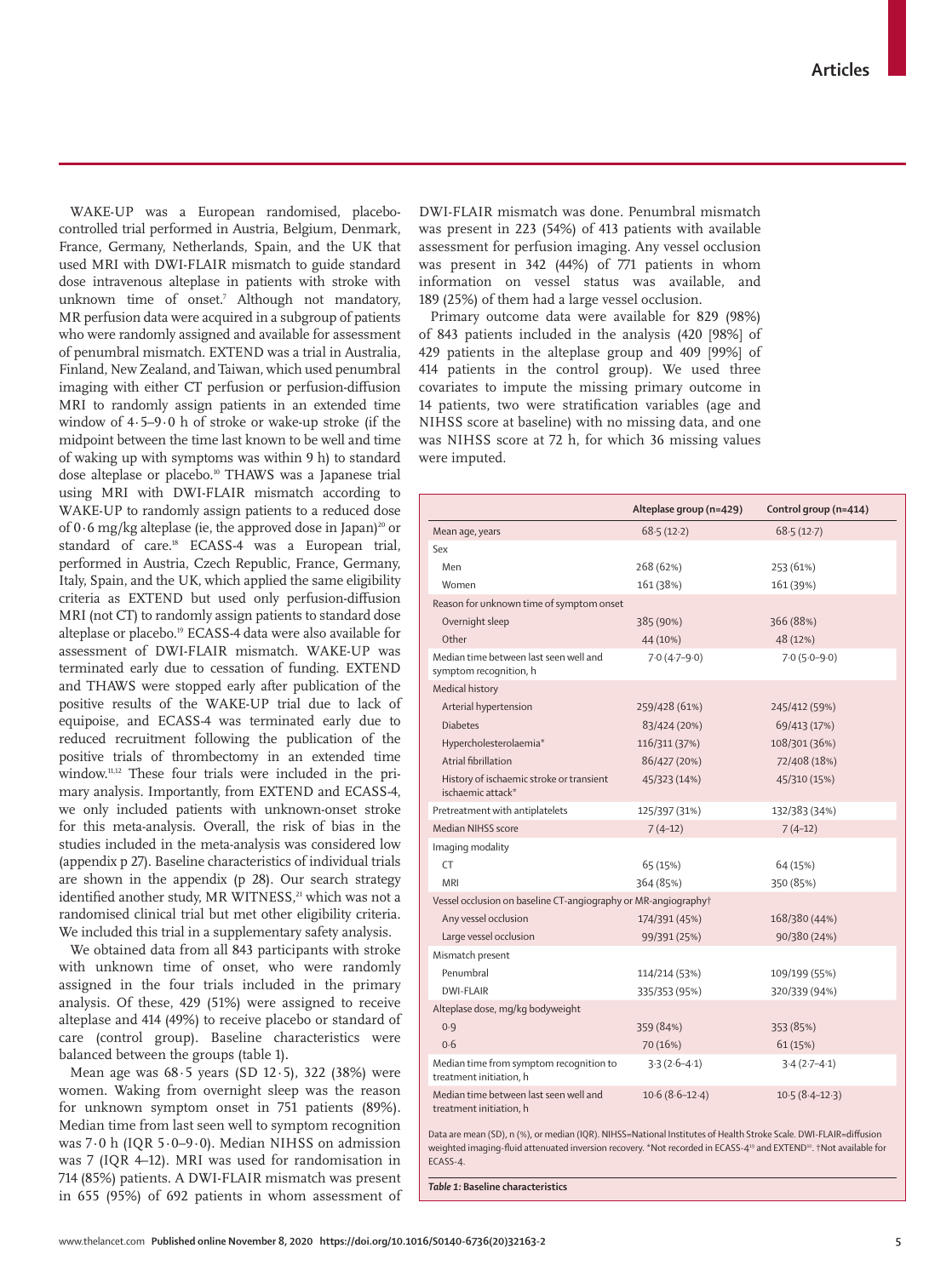

*Figure 1:* **Distribution of scores on the modified Rankin Scale at 90 days**

Scores on the modified Rankin Scale range from 0 to 6, with 0 indicating no symptoms, 1 no clinically significant disability, 2 slight disability, 3 moderate disability, 4 moderately severe disability, 5 severe disability, and 6 death.

|                                                                                                                | Alteplase group<br>$(n=429)$ | Control group<br>$(n=414)$ | Adjusted odds ratio p value<br>$(95% CI)^*$ |       |  |  |  |
|----------------------------------------------------------------------------------------------------------------|------------------------------|----------------------------|---------------------------------------------|-------|--|--|--|
| Primary efficacy outcome                                                                                       |                              |                            |                                             |       |  |  |  |
| Favourable outcome (mRS 0-1) at<br>90 days†                                                                    | 199/420 (47%)                | 160/409 (39%)              | $1.49(1.10-2.03)$                           | 0.011 |  |  |  |
| Secondary efficacy outcomes                                                                                    |                              |                            |                                             |       |  |  |  |
| mRS score at 90 days                                                                                           |                              | $\cdot$ .                  | $1.38(1.05 - 1.80)$                         | 0.019 |  |  |  |
| Independent outcome (mRS 0-2) at 273/420 (65%)<br>90 days†                                                     |                              | 239/409 (58%)              | $1.50(1.06-2.12)$                           | 0.022 |  |  |  |
| Safety outcomes                                                                                                |                              |                            |                                             |       |  |  |  |
| Death at 90 days†                                                                                              | 27(6%)                       | 14 (3%)                    | $2.06(1.03 - 4.09)$                         | 0.040 |  |  |  |
| Death at 7 days                                                                                                | 10(2%)                       | 4(1%)                      | $2.54(0.78-8.32)$                           | 0.19  |  |  |  |
| Severe disability or death (mRS 4-6)<br>at 90 days†                                                            | 90/420 (21%)                 | 102/409 (25%)              | $0.76(0.52 - 1.11)$                         | 0.15  |  |  |  |
| Dependence or death (mRS 3-6) at<br>90 dayst                                                                   | 147/420 (35%)                | 170/409 (42%)              | $0.67(0.47 - 0.94)$                         | 0.022 |  |  |  |
| Symptomatic intracranial<br>haemorrhage                                                                        | 11 (3%)                      | $2(-1%)$                   | $5.58(1.22 - 25.50)$                        | 0.024 |  |  |  |
| Parenchymal haemorrhage type 2‡                                                                                | 11 (3%)                      | 3(1%)                      | $3.51(0.98 - 12.60)$                        | 0.068 |  |  |  |
| Data are n (%) or n/N (%), unless specified. mRS=modified Rankin Scale. *Odds ratios were adjusted for age and |                              |                            |                                             |       |  |  |  |

symptom severity at baseline. †Numbers are given for patients with available data for the primary efficacy endpoint; mRS at day 90 was missing for nine patients in the alteplase group and five patients in the control group; missing primary outcome values were replaced using multiple imputation. ‡Radiological assessment of parenchymal haemorrhage type 2 was available for 320 patients in the alteplase group and 307 in the control group.

*Table 2:* **Efficacy and safety outcomes**

A favourable outcome (mRS score 0–1) at 90 days was observed in 199 (47%) of 420 patients in the alteplase group and in 160 (39%) of 409 patients in the control group (adjusted OR 1.49 [95% CI  $1.10-2.03$ ]; p=0.011; figure 1, table 2), with low heterogeneity across studies (*I*=27%). This result represents an absolute increase of 8% of patients with favourable outcome corresponding to a number-needed-to-treat of 12.

Treatment with alteplase was associated with a significant shift towards better functional outcome—ie, lower scores on the mRS at 90 days in ordinal analysis (adjusted common OR 1·38 [95% CI 1·05–1·80];  $p=0.019$ ). The proportion of patients who reached functional independence (mRS score 0–2) at 90 days was also significantly higher in the alteplase group than in the control group (adjusted OR 1·50 [95% CI  $1.06-2.12$ ]; p=0.022). Sensitivity analysis without replacement of primary outcome confirmed a significant benefit of alteplase on the primary endpoint (appendix p 18).

At 90 days, death was reported in 27 (6%) patients in the alteplase group compared with 14 patients (3%) in the control group (adjusted OR 2·06 [95% CI 1·03–4·09];  $p=0.040$ ). Of the 27 deaths in the alteplase group, seven were attributable to symptomatic intracranial haemorrhage, four to recurrent or progressive stroke, two were of unknown cause, and the remaining 14 deaths were of non-neurological cause and unrelated to treatment or index stroke. In the control group, all 14 deaths were of non-neurological cause and unrelated to treatment or index stroke. Death within 7 days occurred in ten (2%) patients in the alteplase group and in four (1%) patients in the control group (adjusted OR 2·54 [95% CI 0·78–8·32]; p=0·19). In the alteplase group, 90 (21%) patients were severely disabled or had died (mRS score 4–6), which was one of the safety endpoints, compared with 102 (25%) patients in the control group (adjusted OR  $0.76$  [95% CI  $0.52-1.11$ ]; p=0.15). The proportion of patients who were dependent or had died (mRS score 3–6) at 90 days was lower with alteplase than in controls (adjusted OR  $0.67$  [95% CI  $0.47-0.94$ ];  $p=0.022$ ). The number of patients with symptomatic intracranial haemorrhage was higher in the alteplase group than in the control group (11 [3%] *vs* two [<1%], adjusted OR 5 $\cdot$  58 [1 $\cdot$  22-25 $\cdot$  50]; p=0 $\cdot$  024). More cases of radiologically defined parenchymal haemorrhage type 2 were seen in the alteplase group than in the control group (11 [3%] *vs* three [1%], adjusted OR 3·51 [0·98–12·60];  $p=0.068$ ).

A sensitivity analysis excluding THAWS, being the only trial that used a lower dose of alteplase, revealed similar findings with a significant benefit of alteplase for the primary endpoint and secondary efficacy endpoints, despite a non-significant higher number of deaths with alteplase (appendix p 18).

Prespecified subgroup analyses for the primary outcome are shown in figure 2. No evidence was seen of significant heterogeneity of the treatment effect across any of the following variables: dose of alteplase (0·9 *vs* 0·6 mg/kg bodyweight), age (≤60 years *vs* >60 years), sex, baseline stroke severity (NIHSS ≤10 *vs* >10), any vessel occlusion, large vessel occlusion, imaging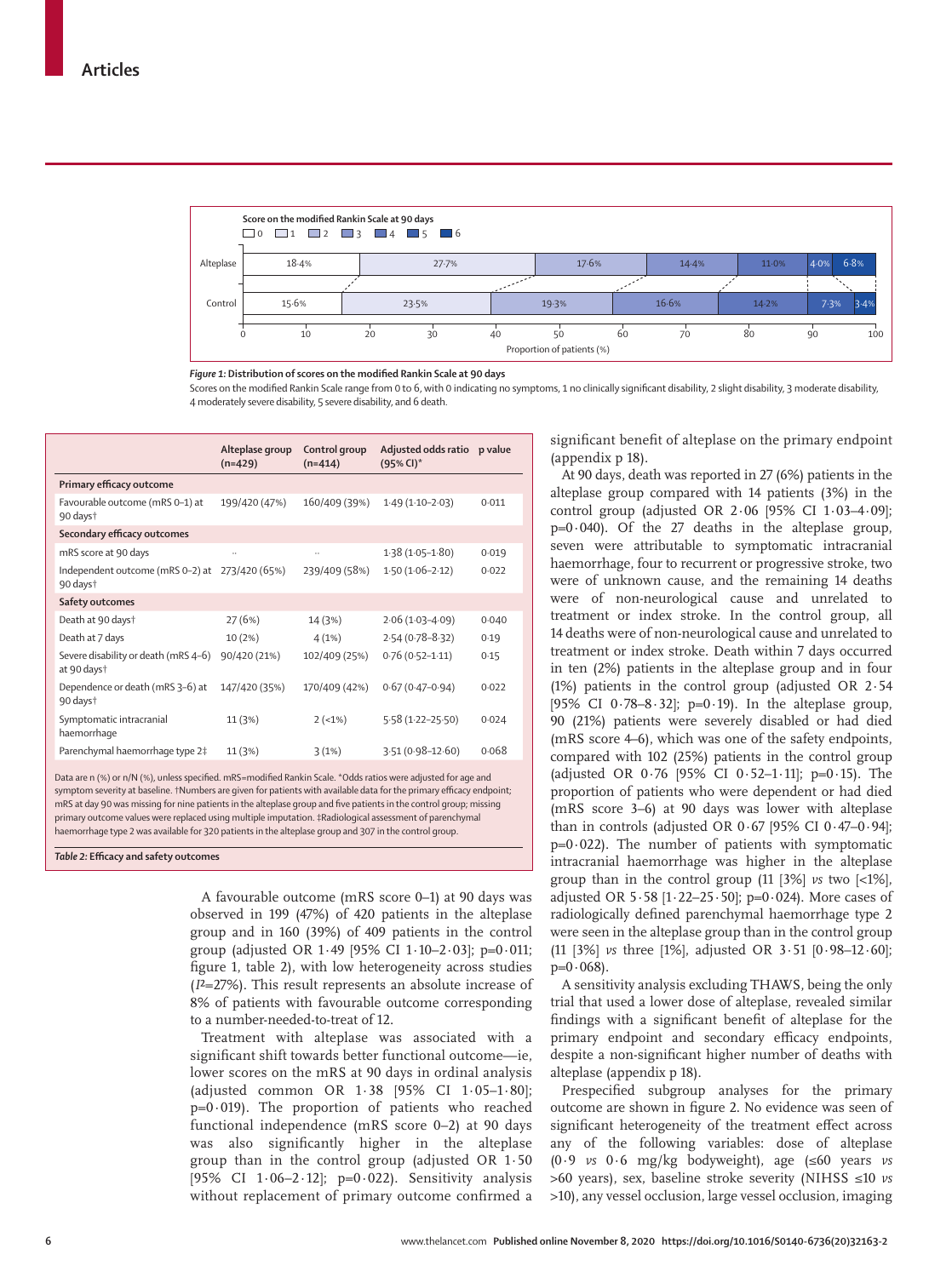|                                                 | Alteplase       | Control         | Adjusted odds<br>ratio (95% CI) |                                          | Pinteraction |
|-------------------------------------------------|-----------------|-----------------|---------------------------------|------------------------------------------|--------------|
|                                                 | Events/N (%)    | Events/N (%)    |                                 |                                          |              |
| Study                                           |                 |                 |                                 |                                          | 0.25         |
| ECASS-4                                         | 8/32(25.0%)     | 9/31(29.0%)     | $0.81(0.23 - 2.85)$             |                                          |              |
| <b>EXTEND</b>                                   | 26/73 (35.6%)   | 20/73 (27-4%)   | $2.08(0.94 - 4.60)$             |                                          |              |
| <b>THAWS</b>                                    | 34/69 (49.3%)   | 29/61 (47.5%)   | $0.82(0.37 - 1.82)$             |                                          |              |
| WAKE-UP                                         | 131/246 (53.3%) | 102/244 (41.8%) | $1.69(1.14 - 2.51)$             |                                          |              |
| Alteplase dose, mg/kg bodyweight                |                 |                 |                                 |                                          | 0.18         |
| 0.6                                             | 34/69 (49.3%)   | 29/61 (47.5%)   | $0.93(0.43 - 2.02)$             |                                          |              |
| 0.9                                             | 165/351 (47.0%) | 131/348 (37.6%) | $1.65(1.18-2.32)$               |                                          |              |
| Age, years                                      |                 |                 |                                 |                                          | 0.35         |
| ≤60                                             | 51/90 (56.7%)   | 40/92 (43.5%)   | $1.99(1.04 - 3.80)$             |                                          |              |
| >60                                             | 148/330 (44.8%) | 120/317 (37.9%) | $1.40(0.99 - 1.99)$             |                                          |              |
| Sex                                             |                 |                 |                                 |                                          | 0.41         |
| Men                                             | 138/266 (51.9%) | 100/248 (40.3%) | $1.64(1.10-2.46)$               |                                          |              |
| Women                                           | 61/154 (39.6%)  | 60/161 (37.3%)  | $1.25(0.74 - 2.11)$             |                                          |              |
| <b>NIHSS</b> score                              |                 |                 |                                 |                                          | 0.48         |
| ${<}10$                                         | 178/290 (61.4%) | 142/281 (50.5%) | $1.56(1.12 - 2.18)$             | x                                        |              |
| >10                                             | 21/130 (16-2%)  | 18/128 (14-1%)  | $1.18(0.59 - 2.35)$             |                                          |              |
| Symptom onset                                   |                 |                 |                                 |                                          | 0.76         |
| Wake-up stroke                                  | 183/377 (48.5%) | 146/361 (40.4%) | $1.45(1.02 - 2.05)$             | ┺                                        |              |
| Other                                           | 16/43 (37.2%)   | 14/48 (29.2%)   | $1.71(0.62 - 4.69)$             |                                          |              |
| Any vessel occlusion                            |                 |                 |                                 |                                          | 0.17         |
| No                                              | 129/212 (60.8%) | 113/208 (54.3%) | $1.29(0.83 - 2.00)$             |                                          |              |
| Yes                                             | 60/172 (34.9%)  | 37/168 (22.0%)  | $2.05(1.19-3.51)$               |                                          |              |
| Large vessel occlusion                          |                 |                 |                                 |                                          | 0.28         |
| No                                              | 162/286 (56.6%) | 138/286 (48.3%) | $1.45(0.99 - 2.12)$             |                                          |              |
| Yes                                             | 27/98 (27.6%)   | 12/90 (13.3%)   | $2.35(1.04 - 5.31)$             |                                          |              |
| Imaging modality                                |                 |                 |                                 |                                          | 0.28         |
| CT                                              |                 |                 | $2.31(0.99 - 5.38)$             |                                          |              |
| <b>MRI</b>                                      | 25/65 (38.5%)   | 19/64 (29.7%)   | $1.40(0.99 - 2.00)$             |                                          |              |
|                                                 | 174/355 (49.0%) | 141/345 (40.9%) |                                 |                                          |              |
| History of atrial fibrillation                  |                 |                 |                                 |                                          | 0.73         |
| No                                              | 167/332 (50.3%) | 137/331 (41.4%) | $1.53(1.07 - 2.19)$             |                                          |              |
| Yes                                             | 31/86 (36.0%)   | 21/72 (29.2%)   | $1.32(0.62 - 2.81)$             |                                          |              |
| History of transient ischaemic attack or stroke |                 |                 |                                 |                                          | 0.015        |
| No                                              | 140/270 (51.9%) | 122/261 (46.7%) | $1.16(0.73 - 1.82)$             |                                          |              |
| Yes                                             | 24/44 (54.5%)   | 9/44 (20.5%)    | $4.50(1.58-12.8)$               |                                          |              |
| Previous antiplatelet use                       |                 |                 |                                 |                                          | 0.23         |
| No                                              | 136/265 (51.3%) | 112/247 (45.3%) | $1.35(0.90-2.03)$               |                                          |              |
| Yes                                             | 55/123 (44.7%)  | 39/131 (29.8%)  | $2.06(1.14-3.71)$               |                                          |              |
| Delay symptoms to treatment initiation          |                 |                 |                                 |                                          | 0.36         |
| ≤3 h                                            | 80/169 (47.3%)  | 53/128 (41.4%)  | 1.38 (0.82-2.32)                |                                          |              |
| >3 h                                            | 117/248 (47-2%) | 77/218 (35.3%)  | $1.89(1.25 - 2.86)$             |                                          |              |
| Penumbral mismatch                              |                 |                 |                                 |                                          | 0.20         |
| No                                              | 48/96 (50.0%)   | 44/88 (50.0%)   | $1.17(0.61 - 2.23)$             |                                          |              |
| Yes                                             | 45/112 (40.2%)  | 29/109 (26.6%)  | $2.14(1.11 - 4.12)$             |                                          |              |
| <b>DWI-FLAIR mismatch</b>                       |                 |                 |                                 |                                          | 0.31         |
| No                                              | 4/18(22.2%)     | 6/19(31.6%)     | $0.61(0.12 - 3.11)$             |                                          |              |
| Yes                                             | 169/326 (51.8%) | 133/315 (42-2%) | $1.45(0.98-2.13)$               | ╋                                        |              |
| Overall                                         | 199/420 (47-4%) | 160/409 (39-1%) | $1.49(1.07-2.06)$               | н.                                       |              |
|                                                 |                 |                 |                                 |                                          |              |
|                                                 |                 |                 |                                 | 0.25<br>0.5<br>1.52<br>3<br>$\mathbf{1}$ |              |
|                                                 |                 |                 |                                 | Favours control Favours alteplase        |              |
|                                                 |                 |                 |                                 |                                          |              |

## *Figure 2:* **Subgroup analyses**

Forest plots for the primary outcome of favourable outcome (modified Rankin Scale 0–1 at 90 days) in all patients for predefined subgroups. DWI-FLAIR=diffusion weighted imaging-fluid attenuated inversion recovery. NIHSS= National Institute of Health Stroke Scale.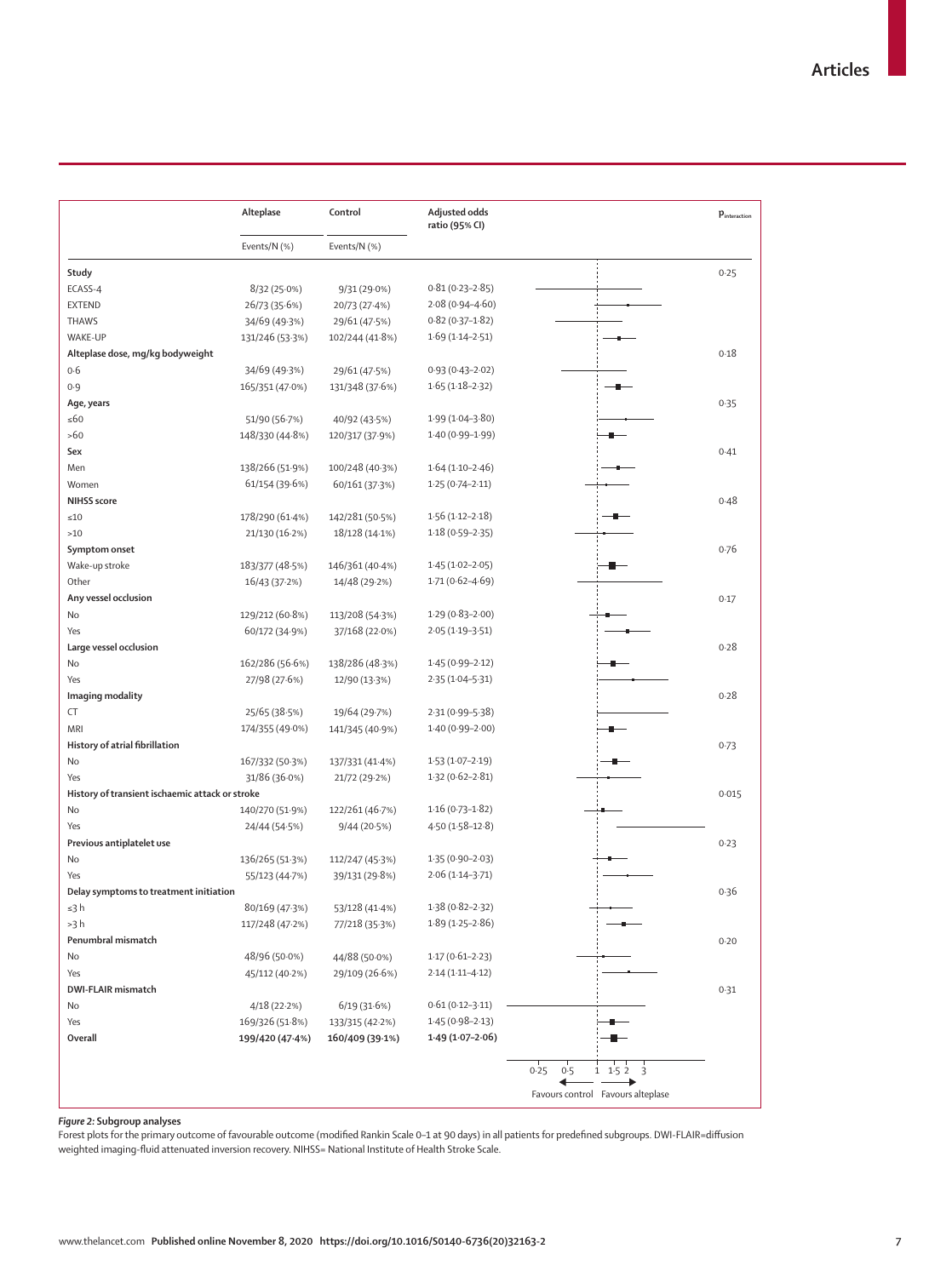modality (CT *vs* MRI), history of atrial fibrillation, previous antiplatelet use, delay from symptom recognition to treatment (≤3 h *vs* >3 h), penumbral mismatch present, or DWI-FLAIR mismatch present. Significant heterogeneity of treatment effect was observed for history of transient ischaemic attack or stroke with larger benefit in the subgroup of patients with history of stroke and transient ischaemic attack ( $p_{interaction} = 0.015$ ).

Subgroup analyses for secondary outcomes and the safety outcome are provided in the appendix (pp 21–24). We observed no evidence of heterogeneity of treatment effect across any of the subgroups for mortality. Due to the overall small numbers of symptomatic intracranial haemorrhage and parenchymal haemorrhage type 2, we did not do a subgroup analysis on these two safety parameters. Adding data from the single-arm MR WITNESS trial to the analysis did not alter the main findings (appendix p 25).

#### **Discussion**

This meta-analysis of individual patient data from four randomised controlled trials showed that intravenous alteplase is beneficial in patients with stroke with unknown time of onset selected by imaging biomarkers using MRI or CT perfusion. Such patients, who had a DWI-FLAIR mismatch on MRI or a penumbral mismatch on perfusion-diffusion MRI or CT perfusion and who received intravenous alteplase had a higher likelihood of a favourable functional outcome at 90 days after stroke than controls. The prevalence of severe disability or death (mRS score 4–6) was lower with alteplase, but treatment with alteplase was associated with a small but significant increase in the prevalence of symptomatic intracranial haemorrhage and an increase in mortality. The lower number of deaths in the control group (mRS score 6) was offset by an increased proportion of bedridden or nursing home outcomes (mRS score 5) in the control group. Importantly, there was a significant net and clinically important benefit of intravenous alteplase across the entire range of functional outcomes in ordinal analysis of the mRS.

Our analysis strengthens the results of individual trials and extends the information on treatment effect in the subgroup of patients with stroke with unknown time of onset. The WAKE-UP trial exclusively randomly assigned patients with stroke with unknown time of onset and showed improved functional outcome with intravenous alteplase guided by MRI with DWI-FLAIR mismatch.7 The EXTEND trial included both patients in a late time window up to 9 h after stroke symptom onset and those with stroke with unknown time of onset guided by penumbral imaging, and also showed a benefit of intravenous alteplase on functional outcome in these patients.<sup>10</sup> Pooling individual data from only the patients with stroke with unknown time of onset from these trials and two further randomised trials applying imaging biomarker selection to enrol patients resulted in a

population of 843 patients with stroke with unknown time of onset randomly assigned on the basis of advanced brain imaging. In this population, the adjusted OR for a favourable outcome with alteplase was 1·48 (95% CI 1·07–2·06), with an absolute increase of 8% patients with favourable outcome translating into a number-needed-totreat of 12. This treatment effect is similar to the treatment effect of intravenous alteplase within 4·5 h of known stroke onset, with an adjusted OR of 1·75 (95% CI 1·35–2·27) within 3 h, and of 1·26 (95% CI 1·05–1·51) after  $3.0-4.5$  h.<sup>4</sup> This result supports the validity and clinical utility of the concept of imaging-based selection of acute patients with stroke for reperfusion treatment in cases in which information on the time of symptom onset is not available.

The trials included in this meta-analysis differed in design and imaging inclusion criteria but they all relied on imaging biomarkers beyond non-contrast CT and vessel imaging. WAKE-UP and THAWS applied the DWI-FLAIR mismatch concept and randomly assigned patients if an MRI showed a mismatch between an acute ischaemic lesion that was visible on DWI, while there was no marked parenchymal hyperintensity on FLAIR on the basis of visual judgment, indicating an ischaemic lesion age of less than 4·5 h and the absence of severe and irreversible tissue damage.<sup>6</sup> EXTEND and ECASS-4 used the concept of penumbral imaging for patient selection. They randomly assigned patients who showed a relevant amount of salvageable brain tissue defined by a limited infarct core surrounded by a larger area of critically hypoperfused tissue as shown by perfusiondiffusion MRI or CT perfusion mismatch,<sup>13</sup> similar to the approach used to guide endovascular stroke treatment in late or unknown time windows in two trials from the past 3 years.<sup>11,12</sup>

This meta-analysis indicates that both concepts of imaging biomarker selection allow for effective identification of patients for reperfusion treatment after ischaemic stroke. Nevertheless, there are inherent advantages and disadvantages to these concepts. DWI-FLAIR mismatch requires MRI, but does not need perfusion imaging. It does not require any post-processing but is effective with simple visual judgment of routine MRI sequences with a high inter-rater agreement as compared with quantitative evaluation by measurement of FLAIR signal intensity.<sup>22</sup> Moreover, the DWI-FLAIR mismatch allows for treatment of patients with lacunar strokes, a subgroup of the WAKE-UP trial in whom the treatment effect of alteplase was similar to patients with other subtypes of stroke.<sup>23</sup> These patients would not have met criteria for a relevant amount of salvageable tissue in perfusion-based penumbral mismatch imaging. By contrast, penumbral mismatch might identify patients with salvageable tissue despite already marked hyperintensity on FLAIR and thus increase the number of patients given thrombolysis.24 For clinical practice, we conclude that any of the mismatch concepts are effective and can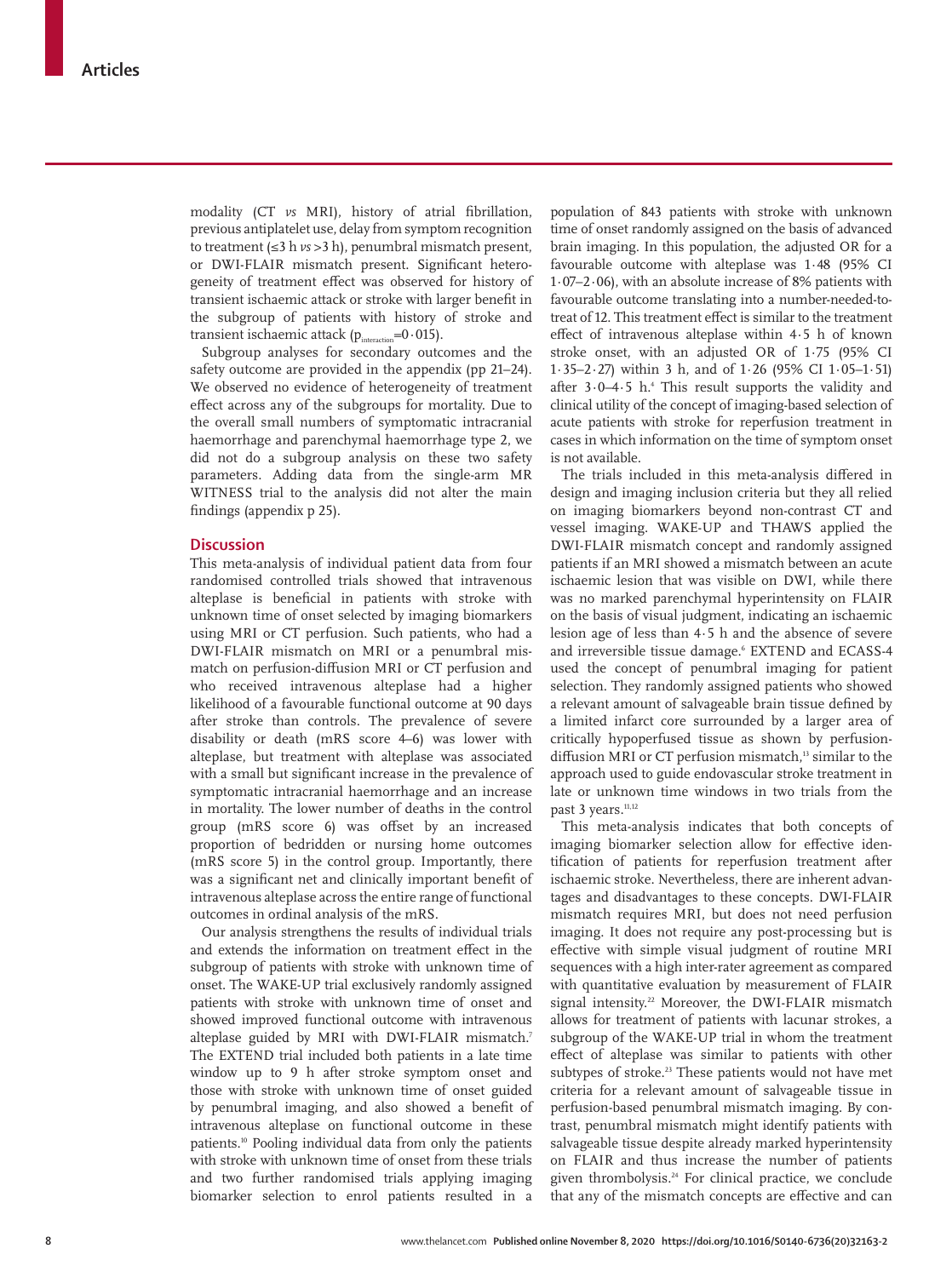be recommended for guiding intravenous thrombolysis with alteplase in stroke with unknown time of onset.

Our meta-analysis showed increased numbers of symptomatic intracranial haemorrhage with alteplase treatment, which was expected based on the results of a previous pooled analysis of stroke thrombolysis trials.4 The increased risk of symptomatic intracranial haemorrhage corresponds to the biological effects of alteplase but also relates to higher rates of reperfusion.<sup>25</sup> The overall small proportion of 3% of intracranial haemorrhages with alteplase in this population with stroke with unknown time of onset is similar to the 3·5% rate of symptomatic intracranial haemorrhage according to SITS-MOST definition in the pooled analysis of stroke thrombolysis trials in patients with known onset.4 It is reassuring that no excess of intracranial haemorrhages was observed in unknown onset strokes compared with those with known onset. We also observed an increase in mortality with alteplase treatment (6% *vs* 3% in the control group), while cases of severe disability or death were lower with alteplase, and amounts of death and bedridden or nursing home outcomes were similar for both treatment groups. Slightly increased mortality is not unexpected, as a significant increase of early deaths has been reported in the previous pooled analysis of stroke thrombolysis trials,<sup>4</sup> which at least partly can be related to an increased rate of fatal intracranial haemorrhage. In our analysis, seven (26%) of 27 deaths in the alteplase group were attributable to symptomatic intracranial haemorrhage and thus possibly related to treatment with alteplase, whereas most deaths were considered unrelated and of non-neurological cause. The increased mortality did not negate the net benefit of intravenous alteplase, as the analysis of functional outcome across the entire range of the mRS including death showed a significant benefit with overall better functional outcome with alteplase treatment.

Our analysis did not identify a significant treatment heterogeneity in any relevant subgroups but confirmed a consistent treatment effect across a wide range of subgroups. Subgroup analyses also revealed no interaction of treatment effect with vessel occlusion. We also observed a significant treatment benefit in the subgroup of patients with a large vessel occlusion with an adjusted OR of 2·35 (95% CI  $1.04 - 5.32$ ). This finding is of clinical importance and reinforces the finding in the previous perfusion mismatch meta-analysis of a clear benefit of alteplase in large vessel occlusion.<sup>13</sup> Doubts concerning the efficacy of intravenous alteplase in large vessel occlusion together with an assumed increased risk for intracranial haemorrhage have led to questioning the rationale for intravenous thrombolysis in these patients before thrombectomy.<sup>26</sup> The results of our pooled analysis support treatment with alteplase in patients with large vessel occlusion and stroke with an unknown time of onset, especially if patients present to centres in which thrombectomy is not immediately available.

Our meta-analysis has limitations. We cannot draw any inference on possible effects of the different dose of alteplase, as the THAWS trial was the only trial that used the lower dose of 0·6 mg/kg bodyweight. Thus, we cannot separate a possible interaction of treatment effect with alteplase dose from overall trial effects. This consideration is even more important, as the THAWS trial differed from the others in that it was the only trial that was not placebo-controlled but open-label and, resulting from this design, allowed for early use of antithrombotic medication in the control group. Beyond early termination and the trial being underpowered, these factors might have been reasons why this individual trial had neutral outcomes.18 Moreover, all four randomised trials were terminated early, either due to cessation of funding (WAKE-UP), new evidence (EXTEND, THAWS), or change of clinical practice (ECASS-4). All of these are external reasons, thus, the potential bias is low, but early termination resulted in an overall smaller number of patients available for this individual patient data meta-analysis. With a sample size of 843 patients, statistical power to provide adjusted treatment-effect estimates for smaller subgroups was still limited, as reflected by wide 95% CIs for some of the subgroup analyses. As most patients included in this meta-analysis had rather mild to moderate strokes with a median NIHSS score of 7, results might not be generalisable to patients with severe stroke and large core. Finally, although we observed no heterogeneity of treatment effect between the trials, we have to consider that the results of the meta-analysis are to some extent driven by the WAKE-UP trial, representing almost 60% of the patients included in the analysis.

The requirement for advanced imaging beyond noncontrast CT and vessel imaging—ie, either perfusion CT or MRI, might still represent a potential limitation for implementation of the studied treatment approach in some regions or hospitals. However, given the evidence from WAKE-UP and EXTEND, together with the evidence for effective imaging-guided endovascular stroke treatment in an extended or unknown time window, advanced brain imaging has to be considered a requirement for providing state of the art evidence-based stroke treatment.11,12 The results of this meta-analysis should further support efforts to make these necessary imaging techniques more widely available, so that access to this effective treatment is available to as many patients with stroke as possible.

In conclusion, intravenous alteplase improved functional outcome in patients with stroke of unknown onset selected by imaging biomarkers from MRI or CT perfusion. A net benefit was observed across the entire range of functional outcome despite an increased risk of symptomatic intracranial haemorrhage and higher mortality with alteplase. Treatment benefit was consistent across a wide range of subgroups, including patients with large vessel occlusion. This individual patient data meta-analysis extends the evidence from individual trials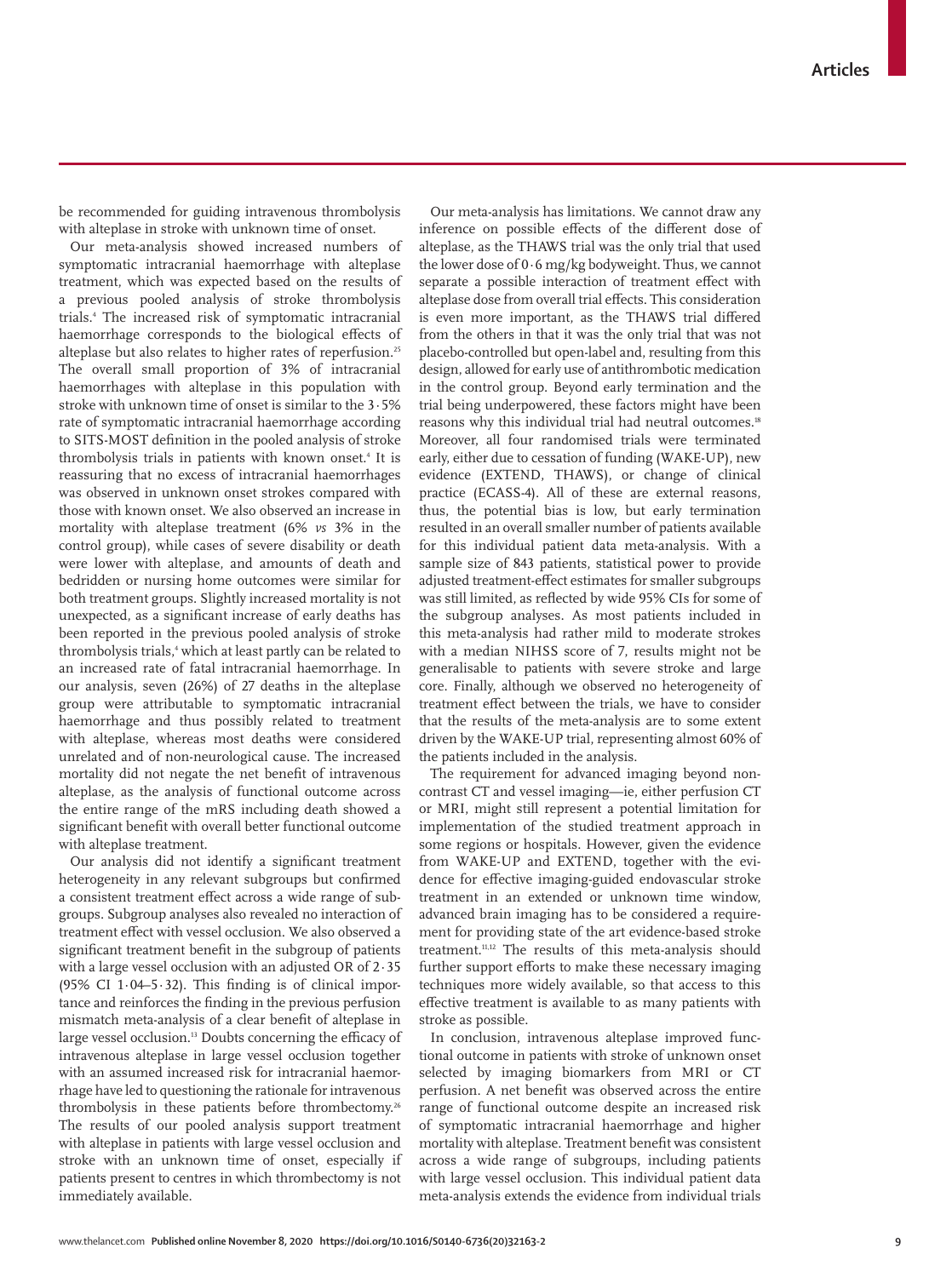and supports the use of imaging biomarkers to guide treatment with intravenous alteplase in patients with stroke with an unknown time of onset.

#### **Contributors**

GT, FB, HM, PAR, KT, MK, WH, SMD, GAD, and CG developed the study protocol, interpreted the data, and drafted the manuscript. FB analysed the data. FB and GT accessed and verified the underlying data, and all authors had access to the data and accept responsibility for submitting the Article for publication. All authors collected data and edited the manuscript.

#### **Declaration of interests**

FB reports grants from University Medical Center Hamburg-Eppendorf, during the conduct of the study. MB reports personal fees from Boehringer Ingelheim, Merck, Bayer, Teva, BBraun, Vascular Dynamics, and Grifols; grants and personal fees from Novartis and Guerbet, grants from Siemens, Hopp Foundation, Deutsche Forschungsgemeinschaft, the EU, and Stryker, outside of the submitted work. SMD reports personal fees from Abbott, Boehringer Ingelheim, Bayer, Tide Pharmaceuticals, and Medtronic; and grants from the National Health and Medical Research Council of Australia, outside of the submitted work. GAD reports grants from National Health and Medical Research Council Australia, during the conduct of the study; personal fees from Allergan, Amgen, Bayer, Boehringer Ingelheim, Pfizer, Servier, outside of the submitted work; MEn reports grants from the EU, during the conduct of the study; grants and fees paid to the institution from Bayer, fees paid to the institution from Boehringer Ingelheim, Bristol Myers Squibb, Pfizer, Daiichi Sankyo, Amgen, Sanofi, Novartis, GSK, and Covidien, outside of the submitted work. JBF reports personal fees from BioClinica, EISAI, Artemida, Biogen, Bristol Myers Squibb, Brainomix, and Cerevast, outside of the submitted work. CG reports personal fees from Amgen, Bayer vital, Bristol Myers Squibb, Boehringer Ingelheim, Sanofi Aventis, Abbott, and Prediction Biosciences, outside of the submitted work. WH reports grants from Boehringer Ingelheim. MK reports personal fees from Bayer Yakuhin, Bristol Myers Squibb and Pfizer, Otsuka, Daiichi-Sankyo, Nippon Boehringer Ingelheim, Takeda, and Ono, grants from Takeda, Daiichi-Sankyo, Nippon Boehringer Ingelheim, Astellas, Pfizer, and Shionogi, outside of the submitted work. RL reports fees paid to the institution from Bayer, Boehringer Ingelheim, Genentech, Ischemaview, Medtronic, and Occlutec, outside of the submitted work. DL reports grants from Pfizer, fees paid to the institution from European Stroke Organisation and John Wiley & Sons; and grants from Bayer and Boehringer Ingelheim, outside of the submitted work. KWM reports personal fees and non-financial support from Boehringer Ingelheim, personal fees from Bayer, Daiichi-Sankyo, ReNeuron, and Biogen, outside the scope of the submitted work. MI reports personal fees from Daiichi Sankyo, Bayer, Bristol Myers Squibb, and Medtronic, outside of the submitted work. MWP reports grants from National Health and Medical Research Council of Australia, personal fees from Medtronic advisory board and Boehringer Ingelheim advisory board, outside of the submitted work. PR reports grants from Boehringer Ingelheim, during the conduct of the study; personal fees from Bayer, Boehringer Ingelheim, Pfizer, and Daichii Sankyo, outside of the submitted work. PDS reports personal fees from Boehringer Ingelheim, Bristol Myers Squibb and Pfizer, Daiichi Sankyo, Portola, AstraZeneca, and AbbVie, outside of the submitted work. SSS reports grants from National Institutes of Health (NIH), during the conduct of the study. LHS reports grants from National Institute of Neurological Disorders and Stroke (NINDS) and Genentech, during the conduct of the study; grants from NINDS, personal fees from Genentech, Medtronic, and LifeImage, outside of the submitted work; and serves on data safety monitoring boards for Penumbra, Diffusion Pharma, and the Charite Hospital B\_PROUD trial of mobile stroke units. CZS reports grants from Novo Nordisk Foundation, during the conduct of the study. VT reports grants from the EU, during the conduct of the study; personal fees from Boehringer Ingelheim, Bayer, Pfizer and Bristol Myers Squibb, Medtronic, Amgen, and Allergan, outside of the submitted work. GT reports grants and personal fees from Bayer, personal fees from Acandis, Boehringer Ingelheim, Bristol Myers Squibb and Pfizer, Daiichi Sankyo, Portola, and Stryker, outside of the submitted work. DT reports personal fees from Abbott, Bayer,

Boehringer Ingelheim, Daiichi Sankyo, Medtronic, and Pfizer, outside of the submitted work. KT reports grants from Japan Agency for Medical Research and Development, during the conduct of the study; personal fees from Daiichi-Sankyo, Bayer Yakuhin, Bristol Myers Squibb, and Nippon Boehringer Ingelheim, outside of the submitted work. NW reports grants from Boehringer-Ingelheim, during the conduct of the study. SW reports grants from NIH Grant P50NS051343, during the conduct of the study; personal fees from Genentech, outside of the submitted work. OW reports grants from NIH; grants and non-financial support from Genentech, during the conduct of the study; personal fees from Penumbra and Genentech, outside of the submitted work. OW has a patent "Delay-compensated calculation of tissue blood flow," (US Patent 7,512,435. March 31, 2009) with royalties paid to General Electric, Siemens, Olea Medical, and Imaging Biometrics. All other authors declare no competing interests.

#### **Data sharing**

Individual participant data that underlie the results reported in this Article will be made available on request, after de-identification, beginning 6 months and ending 24 months after Article publication to investigators whose proposed use of the data have been approved by the EOS steering committee.

#### **Acknowledgments**

WAKE-UP was supported by a grant (number 278276) from the EU Seventh Framework programme. EXTEND was funded by the National Health and Medical Research Council, an Australian Government organisation and Commonwealth Scientific and Industrial Research Organisation. Boehringer Ingelheim provided the study investigational products free of charge. THAWS was supported by the Japan Agency for Medical Research and Development (AMED; 19ek0210091h0003 and 19lk0201094h0001), and the Ministry of Health, Labour, and Welfare, and the Mihara Cerebrovascular Disorder Research Promotion Fund. ECASS-4 was an investigator-initiated trial supported by an unrestricted grant from Boehringer Ingelheim (Germany). MR WITNESS was supported by the NIH National Institute of Neurological Disorders and Stroke (NINDS) Specialized Program of Transitional Research in Acute Stroke (SPOTRIAS; P50-NS051343) and NINDS Division of Intramural Research, was done in part at the Athinoula A Martinos Center for Biomedical Imaging at Massachusetts General Hospital, using resources provided by the Center for Functional Neuroimaging Technologies (P41EB015896), a P41 Biotechnology Resource Grant supported by the NIH National Institute of Biomedical Imaging and Bioengineering. Genentech provided alteplase free of charge to the study for distribution to all sites except to the NINDS intramural branch and starting in year 2 provided supplemental site payments to permit expansion to 14 sites.

#### **References**

- 1 Lees KR, Bluhmki E, von Kummer R, et al. Time to treatment with intravenous alteplase and outcome in stroke: an updated pooled analysis of ECASS, ATLANTIS, NINDS, and EPITHET trials. *Lancet* 2010; **375:** 1695–703.
- 2 National Institute of Neurological Disorders and Stroke rt-PA Stroke Study Group. Tissue plasminogen activator for acute ischemic stroke. *N Engl J Med* 1995; **333:** 1581–87.
- 3 Hacke W, Kaste M, Bluhmki E, et al. Thrombolysis with alteplase 3 to 4·5 hours after acute ischemic stroke. *N Engl J Med* 2008; **359:** 1317–29.
- Emberson J, Lees KR, Lyden P, et al. Effect of treatment delay, age, and stroke severity on the effects of intravenous thrombolysis with alteplase for acute ischaemic stroke: a meta-analysis of individual patient data from randomised trials. *Lancet* 2014; **384:** 1929–35.
- 5 Rimmele DL, Thomalla G. Wake-up stroke: clinical characteristics, imaging findings, and treatment option—an update. *Front Neurol* 2014; **5:** 35.
- 6 Thomalla G, Cheng B, Ebinger M, et al. DWI-FLAIR mismatch for the identification of patients with acute ischaemic stroke within 4·5 h of symptom onset (PRE-FLAIR): a multicentre observational study. *Lancet Neurol* 2011; **10:** 978–86.
- 7 Thomalla G, Simonsen CZ, Boutitie F, et al. MRI-guided thrombolysis for stroke with unknown time of onset. *N Engl J Med* 2018; **379:** 611–22.